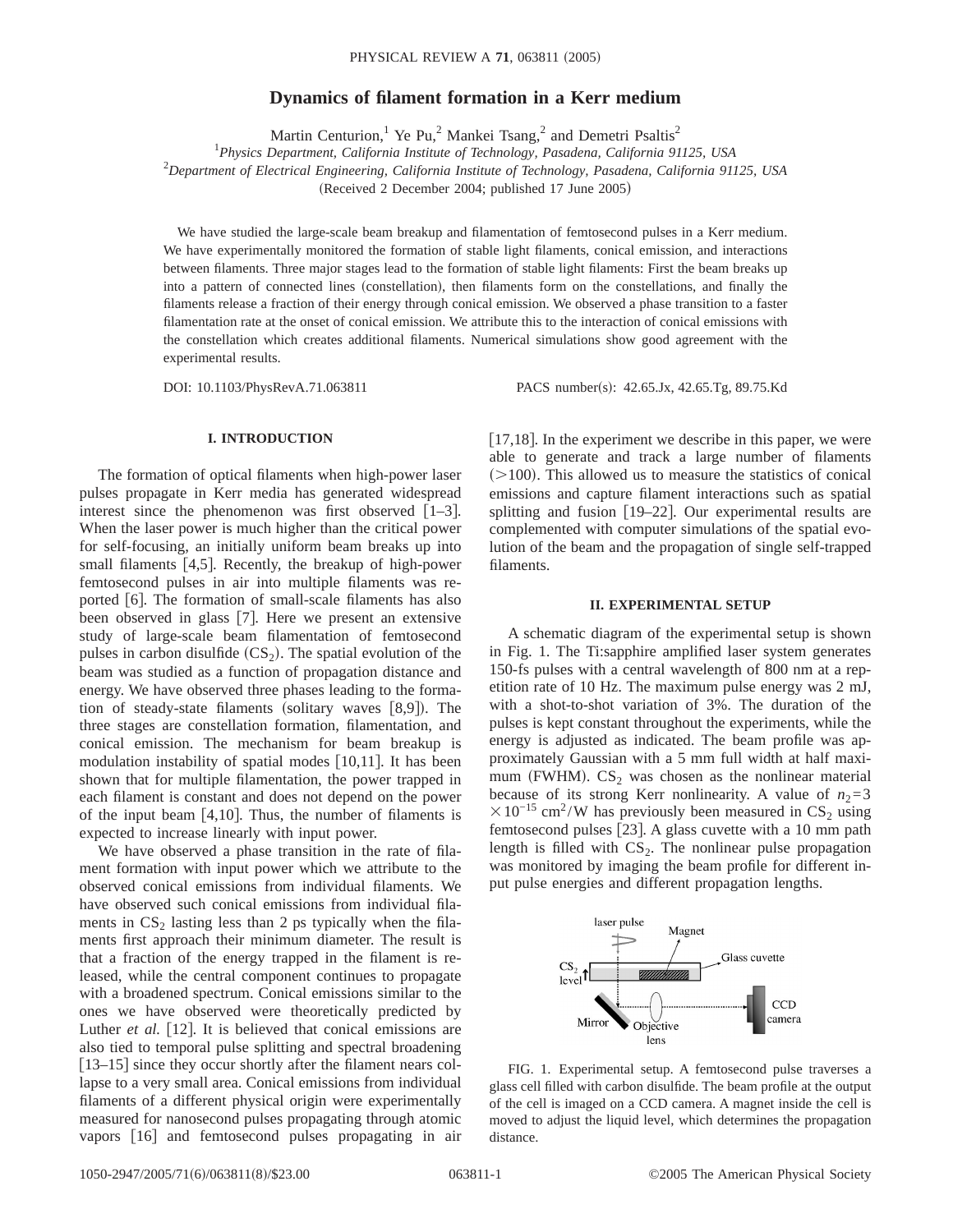

FIG. 2. Beam profile and 2D fast Fourier transform (FFT) before and after traversing 10 mm of  $CS_2$ . (a) Input beam profile. (b) Beam profile after traversing 10 mm of  $CS_2$ . (c) and (d) are the 2D FFT of (a) and (b), respectively. (e) and  $(f)$  are the input and output beam profiles for a modulated beam.

The laser beam is redirected so that it propagates downward and into the glass cell. The liquid level in the cuvette determines the propagation length. A pair of magnets is used to adjust the liquid level *in situ*. One of the magnets lies inside the cell and can be controlled by moving the second magnet outside. The liquid level was adjusted from 5.5 to 8 mm by submerging or lifting the inside magnet, with a minimum step size of 0.25 mm. It is very important to change the propagation length *in situ* as any changes in the beam profile or position of the cell can lead to different filamentation patterns. With our setup we are able to repeatedly generate the same patterns and identify and follow the propagation of individual filaments. The beam profile that forms at the bottom of the cell is imaged onto a high-resolution charge-coupled device (CCD) camera (Apogee AP32ME,  $2184 \times 1472$  pixels, pixel size 6.8  $\mu$ m). The image is magnified by a factor of 5 using a  $5\times$  microscope objective (numerical aperture  $0.1$ , focal length  $25.4$  mm). The light is attenuated by a factor of  $4 \times 10^{-5}$  using a neutral density filter in front of the camera. The camera is triggered by the laser and each image is obtained with a single laser pulse.

# **III. CONSTELLATION FORMATION AND FILAMENTATION**

#### **A. Experimental results**

As the beam propagates in the nonlinear medium we observed an initial formation of a pattern of connected lines (constellation). As the pulse propagates further, filaments form on the constellation. Figure  $2(a)$  shows a picture of the input beam profile. Figure  $2(b)$  shows the beam profile for a 0.78-mJ pulse after traversing 10 mm of  $CS_2$ . Figures  $2(c)$ and  $2(d)$  show the two-dimensional  $(2D)$  Fourier transforms of the beam profile before and after the nonlinear interaction (the central component was blocked for visual clarity). The ring observed in the Fourier plane is due to the self-phasemodulation of an extended beam propagating in a  $\chi^{(3)}$  me-



FIG. 3. Beam breakup and filamentation as a function of propagation distance (left to right) and energy (top to bottom).  $E=(a)$ 0.70, (b) 0.86, (c) 1.0, and (d) 1.1 mJ. The size of each image is  $0.5 \times 0.5$  mm<sup>2</sup>.

dium. The light is redirected preferentially in a particular direction, due to the phase-matching condition necessary for efficient scattering. We will discuss this in detail in the following section.

Once the constellation is formed it remains stable as the beam continues to propagate (within our observation range), except for the appearance of an increasing number of bright spots (filaments). The width of the stripes in the constellation decreases until it reaches a minimum size of  $15-20 \mu m$ , after which the width remains constant and the constellation continues to breakup into filaments. The constellation remains unchanged as the pulse energy is increased from 0.5 to 1.1 mJ. The only change we observed with increased pulse energy is the formation of additional filaments. The constellation pattern is very sensitive to the input beam profile. For example, the beam can be induced to form a constellation in a specified pattern. Figures  $2(e)$  and  $2(f)$  show the beam profile before and after the nonlinear propagation for a beam that was passed through a circular aperture to generate diffraction rings. After traversing the  $CS_2$  cell the beam breaks up in a circular pattern resembling that of the input beam.

Figure 3 shows the evolution of the beam with propagation distance for four different energy levels  $[0.70 \text{ (a)}, 0.86$ (b), 1.0 (c), and 1.1 mJ (d)]. A fraction of the output beam profile  $(0.5 \times 0.5 \text{ mm}^2)$  is shown for propagation distances of 5.5, 6.3, 7.2, and 8.0 mm. The input beam profile  $[Fig. 4(a)]$ is kept constant throughout the experiment. The number of filaments is seen to increase with both energy and propagation distance, while the constellation remains fixed. Most of the filaments are stable and once they are formed they survive as the propagation length or energy is increased (within the limits of the experiment). The filaments propagate with a stable diameter of  $11.8 \pm 2.6 \mu m$  (FWHM) for at least 3 mm. When the density of filaments becomes high, interactions between the filaments cause the whole pattern to become unstable (it changes drastically from shot to shot even if input parameters are the same).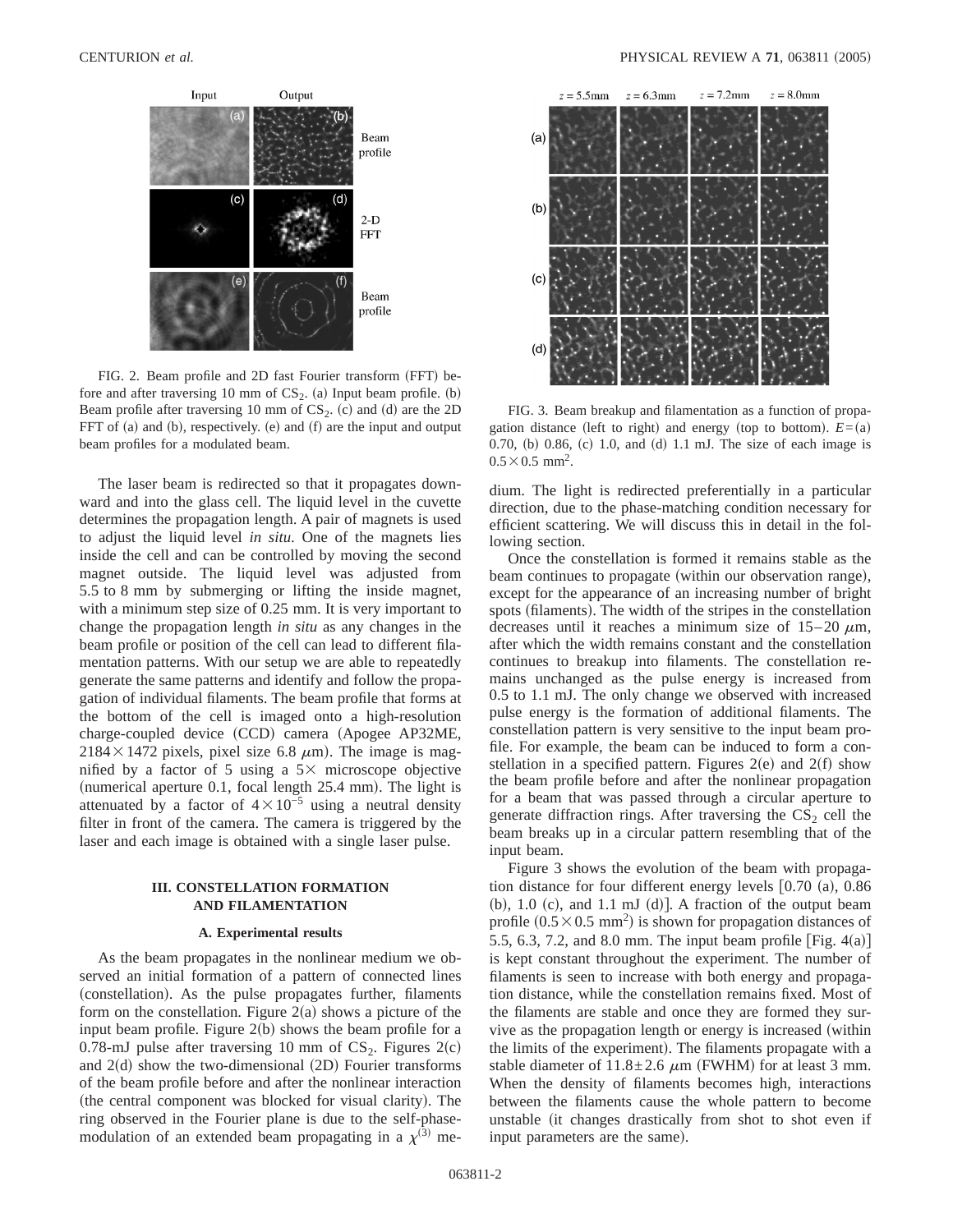

FIG. 4. The amplitude of the input beam (a) was measured and used as the input of the numerical simulation. There is good agreement between the experimental (b) and simulated (c) output beam profile. The images are  $0.5 \times 0.5$  mm<sup>2</sup>.

For an input energy of 0.70 mJ [Fig. 3(a)], at a propagation distance of 5.5 mm the constellation has already formed but no filaments are observed. As the pulse continues to propagate filaments start to appear in increasing number within the constellation. After the filaments reach a minimum size, conical emissions can be observed as a ring around the filaments [Figs. 3(c) and 3(d),  $z=8$  mm]. We have also observed spatial splitting and fusion of filaments (see Sec. V). It is interesting to note that the effects of increasing the energy or the propagation length are similar. It is possible to find images across Fig. 3 with different energy and propagation distance with roughly the same number of filaments, for example  $E=0.70$  mJ,  $d=7.2$  mm and  $E=0.86$  mJ,  $d$  $=6.3$  mm. The similarity is due to the fact that increasing the energy speeds up the self-focusing process that generates the filaments. This is only expected to hold for some range of energies and distances. For longer propagation distance we have observed the number of filaments to reach saturation and eventually start to decrease.

The Kerr effect  $(n_2)$  and diffraction alone cannot generate stable light filaments. Another nonlinearity must act to stop the self-focusing. The size of the filaments is an indication of the strength of this nonlinearity. It is known that the addition of a saturation mechanism in the third-order nonlinearity such as fifth-order nonlinearity will generate stable filaments [24]. We have included a negative  $n_4$  (fifth-order nonlinearity) in our simulations and seen good agreement between simulations and experiments.

#### **B. Simulations and discussion**

We will first discuss the formation of the constellations. The dominant spatial frequency of the constellations [the diameter of the ring in Fig.  $2(d)$  is determined by a nonlinear phase-matching condition  $\lceil 10 \rceil$  and the input beam profile. As a way to illustrate the phase-matching condition, assume we start with a uniform pump beam propagating through a Kerr medium, with a small fraction of the beam energy being scattered in all directions. The presence of the nonlinear index change will cause the strong pump beam to be phase matched to waves scattered at a specific angle. Assuming the pump beam remains undepleted, one can derive a simple relation for the transverse wave vector with the maximum nonlinear gain  $[10]$ 

$$
q = k \sqrt{\frac{2n_2 I}{n_0}},\tag{1}
$$

where  $q$  is the transverse wave vector,  $I$  the intensity of the beam,  $n_0$  the index of refraction of the material, and  $n_2$  the Kerr coefficient.

The phase-matching condition depends on the intensity of the beam. However, in our experiments the constellations did not change as the energy was increased. We believe there are two reasons for this discrepancy. First, in the experiments the input beam was not entirely smooth. Therefore, a spatial frequency initially dominant in the beam will be amplified the most and a small change in the gain spectrum (through a small change in the intensity) will not necessarily result in a different constellation. A similar result was reported by Abbi *et al.* [25] who showed that for a small number of filaments, the position of the filaments at the output was correlated to weak modulation of an approximately uniform input beam. The second reason is that the phase-matching condition exists only when there is a well-defined (undepleted) pump beam. For higher intensity levels the beam quickly breaks up and the phase-matching condition no longer holds.

After the constellations are formed, the self-focusing process acts locally to break up the constellation lines into selftrapped light filaments (hot spots). Filaments form at the local maxima of the intensity distribution in the constellation. The formation and propagation of the filaments is discussed in detail in the following sections. We now compare the experimental results with a numerical simulation.

A complete simulation of the spatial and temporal profile of the nonlinear pulse propagation requires very fine sampling in three spatial dimensions and time. The light propagation is calculated assuming a scalar envelope for the electric field, which is slowly varying in time and along the propagation direction *z*. The evolution of the scalar envelope is given by the equation

$$
\frac{\partial A}{\partial z} = \frac{i}{2kn_0} \left( \frac{\partial^2}{\partial x^2} + \frac{\partial^2}{\partial y^2} \right) A + ik(n_2|A|^2)A + ik(n_4|A|^4)A
$$

$$
- \frac{j\beta_2}{2} \frac{\partial^2 A}{\partial T^2}.
$$
(2)

 $A(x, y, z, T)$  is the complex envelope of the electric field, *k*  $=2\pi/\lambda$ ,  $\lambda$ =800 nm,  $n_0$ =1.6,  $n_2$ =3×10<sup>-15</sup> cm<sup>2</sup>/W [23],  $n_4$  $=-2 \times 10^{-27}$  cm<sup>4</sup>/W<sup>2</sup>,  $\beta_2 = 200$  ps<sup>2</sup>/km [26], and *T* is the time measured in the reference frame moving at the group velocity of the pulse. The first term on the right-hand side accounts for diffraction, the second is Kerr self-focusing (third-order nonlinearity), the third term accounts for the fifth-order nonlinearity, and the last term accounts for dispersion. A linear absorption term was not included because  $CS_2$ is highly transparent at 800 nm; no intensity changes were measured for a propagation distance of 10 mm. Two-photon absorption has been measured in  $CS_2$  with a value of  $(4.5±1)\times10^{-13}$  cm/W [27]. We have tried including this term in the simulation and did not see any significant changes in the output.

Previous simulations of femtosecond pulse propagation through different materials have included plasma generation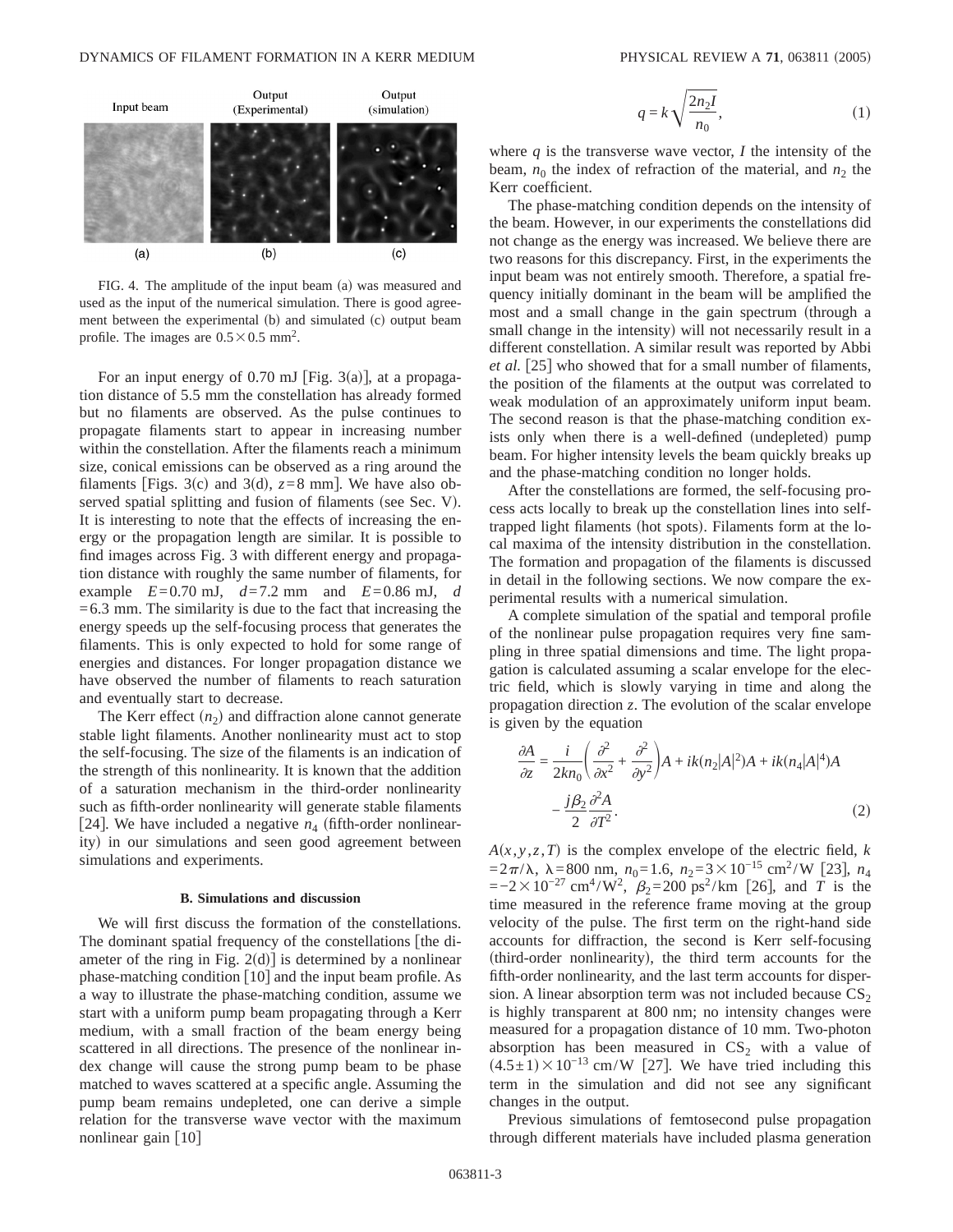

FIG. 5. Numerical simulation of beam propagation. A constellation and filaments are generated from an input beam with random amplitude noise. The images show the beam profile for propagation distances of 0, 6, 8, 10, and 12 mm.

as a mechanism to arrest the collapse of the optical filaments  $[17,28-30]$ . The high intensity of the pulses causes ionization of the material and the generated electron plasma contributes a negative index change which balances the positive index change due to the Kerr effect. In our experiments the intensity of the filaments is not sufficient to ionize the material. To verify this we have calculated, following the Keldysh method [31,32], the intensity threshold for breakdown in  $CS_2$ to be  $2 \times 10^{13}$  W/cm<sup>2</sup> (the ionization energy of CS<sub>2</sub> is 10.08 eV  $\lceil 33 \rceil$ ). This calculation method has been previously compared with experimental results for a wide range of parameters and it was shown to be accurate within a factor of 2 [34,35]. Using the CCD camera, we have measured the energy trapped in the filaments to be  $0.1 \pm 0.04 \mu J$ . For the measured energy, the measured filament size, and a pulse duration of 150 fs, the intensity of the filaments is  $(5.9 \pm 2.4) \times 10^{11}$  W/cm<sup>2</sup>, which is more than 30 times smaller than the calculated breakdown threshold. This justifies our conclusion that plasma generation does not play a significant role in the propagation through  $CS_2$ . It has been shown that including nonparaxial effects in the simulation can also prevent the collapse of the filaments  $[36]$ . However, nonparaxiality becomes significant only when the diameter of the filaments approaches the wavelength and we have measured a minimum filament diameter of approximately 12  $\mu$ m, 15 times larger than the wavelength. We have included the fifth-order term in the nonlinear polarization  $(n_4)$ as the only logical remaining mechanism to balance the selffocusing and generate stable light filaments. We were not able to find published measurements of the value of  $n_4$ , and therefore we used in the simulations the value that gave us the best match with experiment.

Instead of calculating the full temporal and spatial evolution of the light field, we have used a simpler model which captures the spatial evolution of the beam, where we assume that the temporal profile of the pulse remains constant:

$$
\frac{dA}{dz} = \frac{i}{2kn_0} \left( \frac{\partial^2}{\partial x^2} + \frac{\partial^2}{\partial y^2} \right) A + ik(n_2|A|^2)A + ik(n_4|A|^4)A.
$$
\n(3)

In this case  $A(x, y, z)$  is a function of the spatial coordinates only. The fifth-order nonlinearity is introduced to generate stable light filaments, as observed in the experiments. The equation is solved using the split-step Fourier method  $[37]$ . In these experiments the changes in the temporal profile of the pulse do not play a major role in the spatial evolution of the beam. We have simulated the propagation of a single filament including the temporal profile and seen that the pulse duration does not change significantly for the experimental propagation distance (see Sec. V B).

The intensity distribution of the beam before traversing the nonlinear material was captured using a CCD camera [Fig.  $4(a)$ ]. The square root of the laser beam profile captured on the CCD camera was used as the amplitude of the input light field for the simulation. The phase of the input light was assumed to be spatially uniform. In the experiment, a pulse  $(0.8 \text{ mJ}, 150 \text{ fs}, 5 \text{ mm}$  FWHM) propagates in  $CS_2$  for a distance of 8 mm. The simulation is run for the same intensity and propagation length as in the experiment. Figure 4 shows a comparison of the experimental and numerical results. The simulated beam also breaks up into constellations and filaments similar to those observed in the experiment. The simulation does not reproduce the experimental results exactly, i.e., the positions of the filaments are different. This is due to the lack of phase information of the input beam profile and possibly due to other nonlinearities not included in the simulation. However, the simulation clearly captures the main features of the propagation phenomena.

Even though the constellation pattern depends on to the input beam profile, the formation of a constellation does not require a specific spatial modulation of the input. It has been shown theoretically that any amplitude perturbation of the input light will cause the beam to break up  $[4]$ . In order to demonstrate this and study the dependence of the constellation pattern on the intensity of the input beam, we have simulated the propagation of a Gaussian beam with random noise in its amplitude. Spatially random noise is generated on the computer and superimposed on the amplitude of the input beam. The standard deviation of the noise pattern is 3% of the beam amplitude. Figure 5 shows the simulation results for a beam with an initial intensity of  $3.1 \times 10^{10}$  W/cm<sup>2</sup> and a beam diameter of 1.6 mm. After propagating for 6 mm some weak amplitude modulation is observed as the constellations start to form [Fig.  $5(b)$ ]. From 6 to 10 mm [Figs.  $5(c)$ ] and  $5(d)$ ] more light is focused in the constellations and the background level is reduced. Only at a propagation distance of 12 mm [Fig.  $5(e)$ ] do filaments start to appear, as opposed to 8 mm when the experimental beam profile is used as the input. This simulation shows that the constellation can grow out of an input with only random noise. We repeated this simulation for different values of the input intensity and saw an increase in the spatial frequency of the constellations with input beam intensity for intensities below  $2 \times 10^{10}$  W/cm<sup>2</sup>. In this case the constellations grew out of random noise, so the dominant spatial frequency was determined only by the nonlinear phase-matching condition. However, as the power was increased above this value the beam was rapidly de-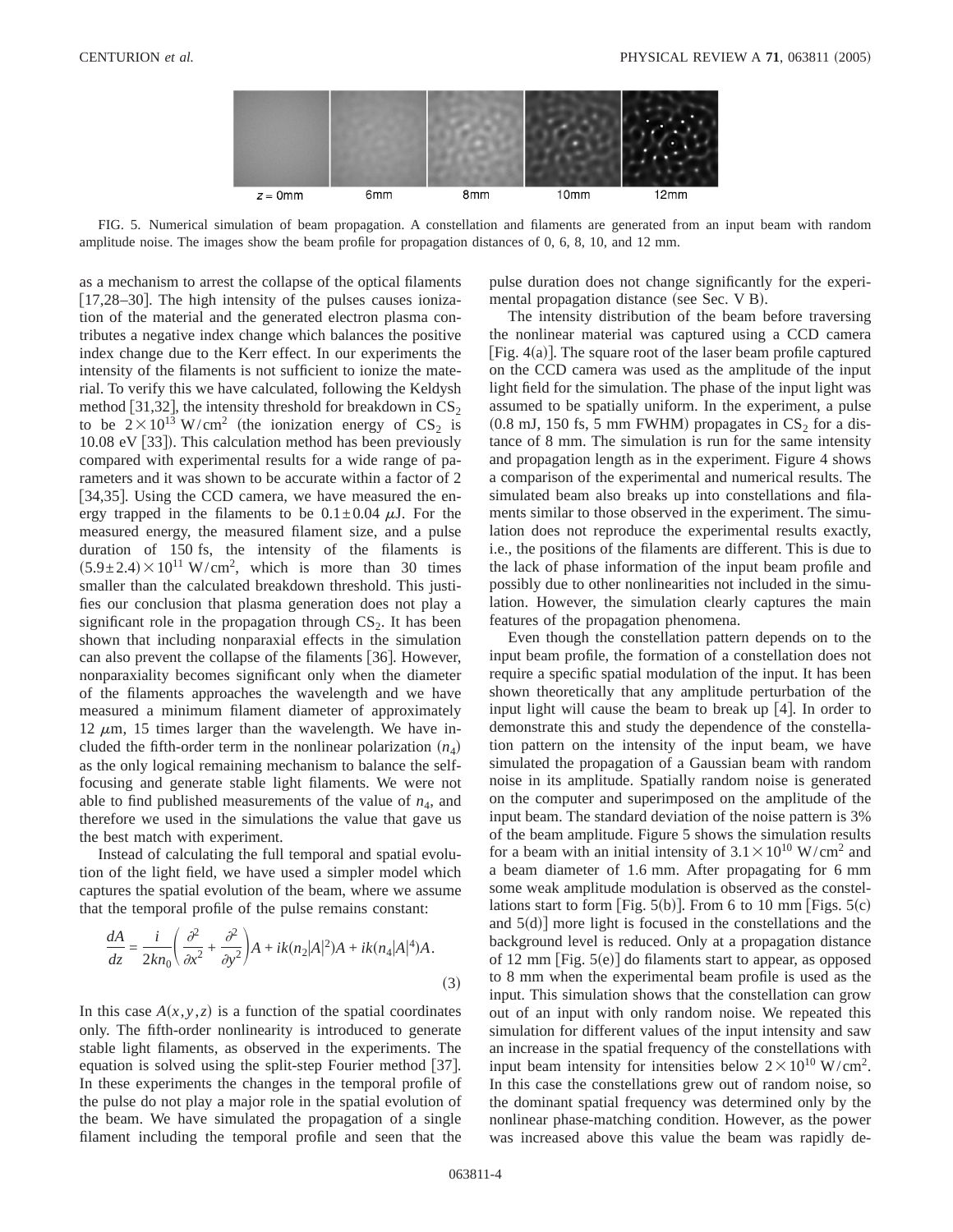

FIG. 6. Filament statistics as a function of input pulse energy. (a) Number of filaments (filled circles) and conical emissions (CE) (squares). (b) Mean size. (c) Mean intensity. A transition in the filamentation rate is observed at 0.5 mJ.

pleted, leading to a breakdown of the phase-matching condition and an earlier transition to the filament formation process.

## **IV. PHASE TRANSITION IN THE RATE OF FILAMENTATION AS A FUNCTION OF INPUT ENERGY**

Figure  $6(a)$  shows a plot of the number of filaments as a function of input power for a propagation distance of 10 mm. There are two transition points in the rate of filament formation. For low energies no filaments are observed. As the energy increases at some point filaments begin to appear. The filamentation length depends on both the energy and the beam profile. A beam with strong modulation will break up into filaments faster, while a higher intensity will also cause the beam to break up in a shorter propagation distance. For the given beam profile, the first transition occurs when the energy is high enough for filamentation to occur in less than 10 mm.

In the second transition we see a change in the filamentation rate [a change in the slope in Fig.  $6(a)$ ] when the input pulse energy reaches 0.5 mJ. We carried out multiple experiments with different random input profiles. The transition to a faster filamentation rate was observed in all cases. The filamentation rate increased by a factor between 2 and 3 and the transition pulse energy was approximately the same in all cases. The transition happens when most of the filaments have reached their minimum diameter and maximum intensity. The mean filament size  $[Fig. 6(b)]$  reaches a minimum diameter of about 12  $\mu$ m at the transition point, while the intensity reaches a maximum near the transition fFig. 6(c)]. The energy trapped in each filament is  $0.1 \pm 0.04 \mu J$ . Figure  $6(a)$  also shows the number of conical waves we observed as a function of pulse energy and it clearly shows that the onset of the conical emissions coincides with the phase transition in the filamentation rate. We conclude that the conical emissions are at least partially responsible for the phase transition. During the first stage of filamentation, most of the filaments are still focusing. As the input intensity is increased, filaments release their excess energy through conical emissions before they can propagate as stable solitary waves. The radiated conical waves interfere with the background constellation and seed the generation of new filaments which appear at the intersection of the conical waves with the constellation (Fig.  $7$ ).

![](_page_4_Figure_9.jpeg)

FIG. 7. Conical emission and seeding of new filaments. (a) For an input energy of 0.54 mJ a single filament is observed. (b) When the energy is increased to 0.64 mJ the filament emits conical waves before reaching the output face of the nonlinear material. (c) and (d) For higher pulse energies of 0.74 (c) and 0.86 mJ (d), new filaments are formed at the intersection of the conical waves with constellation.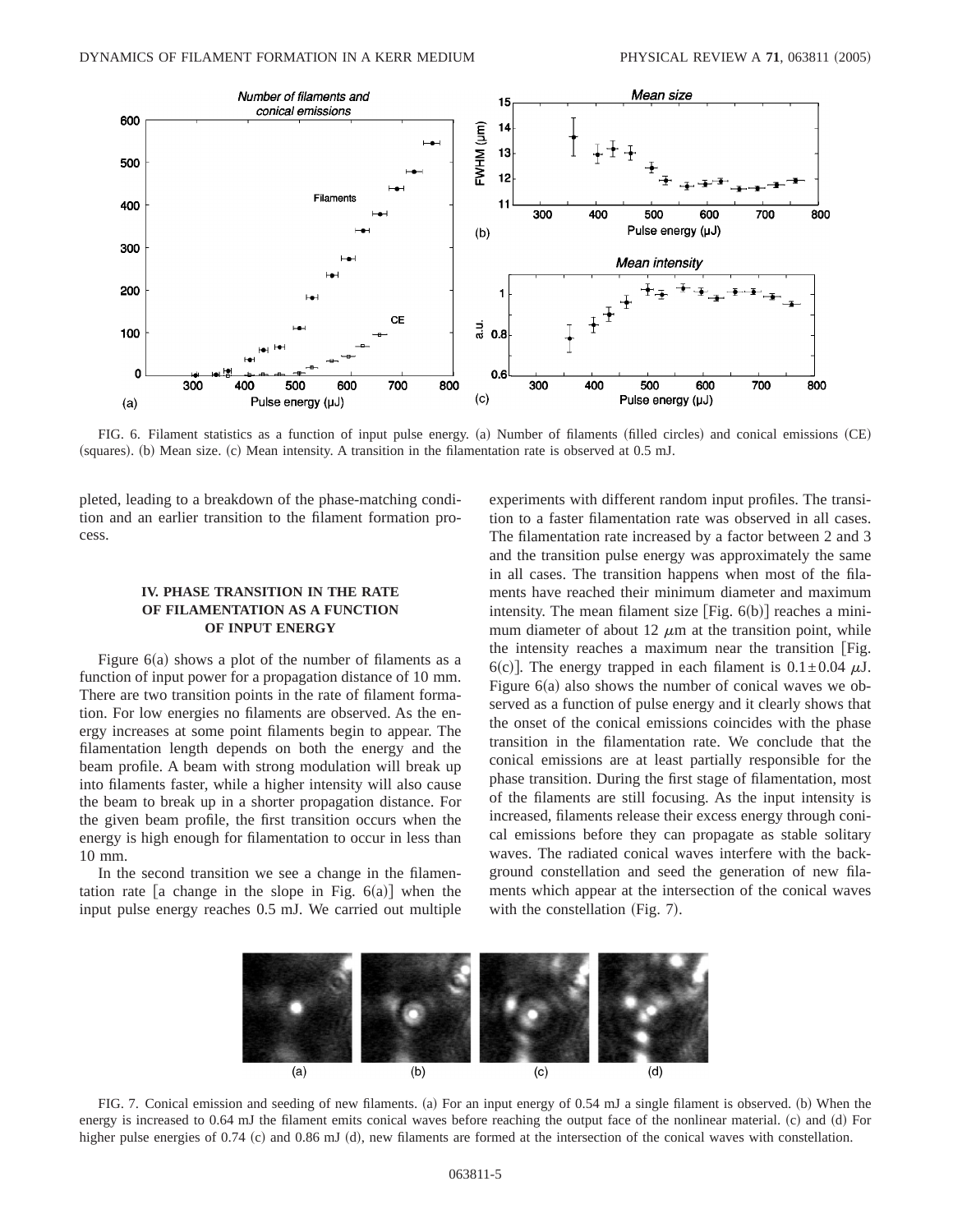![](_page_5_Figure_2.jpeg)

# **V. CONICAL EMISSION, FILAMENT SPATIAL SPLITTING, AND FUSION**

#### **A. Experimental results**

Figure  $8(a)$  shows an example of conical emission for four different propagation distances at a fixed pulse energy. The filament survives and continues to propagate after the conical emission. The peak intensity is reduced by 30–50 %. The emission is not a continuous process. From our observations we estimate the duration of the emission to be less than 1.5 ps. Multiple conical emission was also observed in the form of a pair of rings around the filaments.

We have also measured the spectral bandwidth of the filaments before and after the conical emission. The Kerr nonlinearity causes the spectrum of the filaments to broaden as they traverse the material. We did not observe spectral broadening of the light in the constellation that is not trapped in a filament. The intensity level of the constellation is not sufficiently high to significantly broaden the spectrum of the pulse. The collapse leading to conical emission causes a sudden change in the spectrum of the filament. We deduced this by measuring the spectral content of the filaments before and after conical emissions. Specifically, the filaments were imaged onto the CCD camera using a bandpass filter with peak transmission of 60% at 805 nm and 34 nm FWHM. The spectrum of the pulses coming out of the laser is approximately Gaussian, centered at 800 nm, with a FWHM of 7 nm. Before the conical emission, the filter transmits 45% of the light trapped in the filaments. After the conical emission, the spectrum of the filament broadens and only 15% of the light is transmitted by the filter. In contrast, the spectrum of the conical waves did not broaden and was similar to that of the filaments before the conical emission. We will offer an explanation of this phenomenon in the following section.

We have observed interactions between the filaments in the form of fusion of two filaments  $[Fig. 8(b)]$  and the splitting of a single filament in two [Fig. 8(c)]. We believe the fusion is due to an attractive force, which exists if the two filaments are in phase. We attribute the splitting to filaments

FIG. 8. Behavior of individual filaments. (a) Experimental observation of conical emission.  $(b)$ Fusion of two filaments. (c) Splitting. (d) Fusion followed by conical emission. The step in propagation distance is  $0.50$  mm for (a) and  $0.25$  mm for  $(b)$ ,  $(c)$ , and  $(d)$ .

having excess energy and an asymmetric spatial profile. We have also observed two filaments merging and then immediately radiating  $[Fig. 8(d)]$ , and filaments splitting into more than two new filaments.

#### **B. Simulations and discussion**

We have numerically calculated the propagation of a single filament including both the spatial and temporal profile of the pulse. We use a model which assumes the spatial profile of the filament is circularly symmetric:

$$
\frac{\partial A}{\partial z} = \frac{i}{2kn_0} \frac{1}{r} \frac{\partial}{\partial r} \left( r \frac{\partial A}{\partial r} \right) + ik(n_2|A|^2)A + ik(n_4|A|^4)A - \frac{j\beta_2}{2} \frac{\partial^2 A}{\partial T^2},\tag{4}
$$

where  $A(r, z, T)$  is a function of *r*,*z*, and time and *r* is measured from the center of the filament (in cylindrical coordinates).

We have simulated the propagation of a transform-limited pulse with a pulse width of 150 fs (FWHM) for a distance of 4 mm. The initial spatial profile is Gaussian with a FWHM of 30  $\mu$ m and power  $P=8P_{cr}$ . The input pulse is of the form

$$
A(z=0,r,T) = \sqrt{I_0} \exp\left(\frac{-r^2}{w_0^2}\right) \operatorname{sech}\left(\frac{T}{T_0}\right). \tag{5}
$$

The critical power is given by

$$
P_{cr} = \frac{\pi (0.61)^2 \lambda^2}{8n_0 n_2} = 1.9 \times 10^5 \text{ W}.
$$
 (6)

A large input power was necessary to observe the conical emission. The pulse self-focuses into a filament and emits conical radiation after propagating for 1.5 mm. The duration of the pulse does not change significantly during the propagation. The simulation shows that the pulse width at the center of the filament varies between 100 and 200 fs over a propagation distance of 4 mm, while the spatially averaged pulse width increases monotonically from 150 to 190 fs. The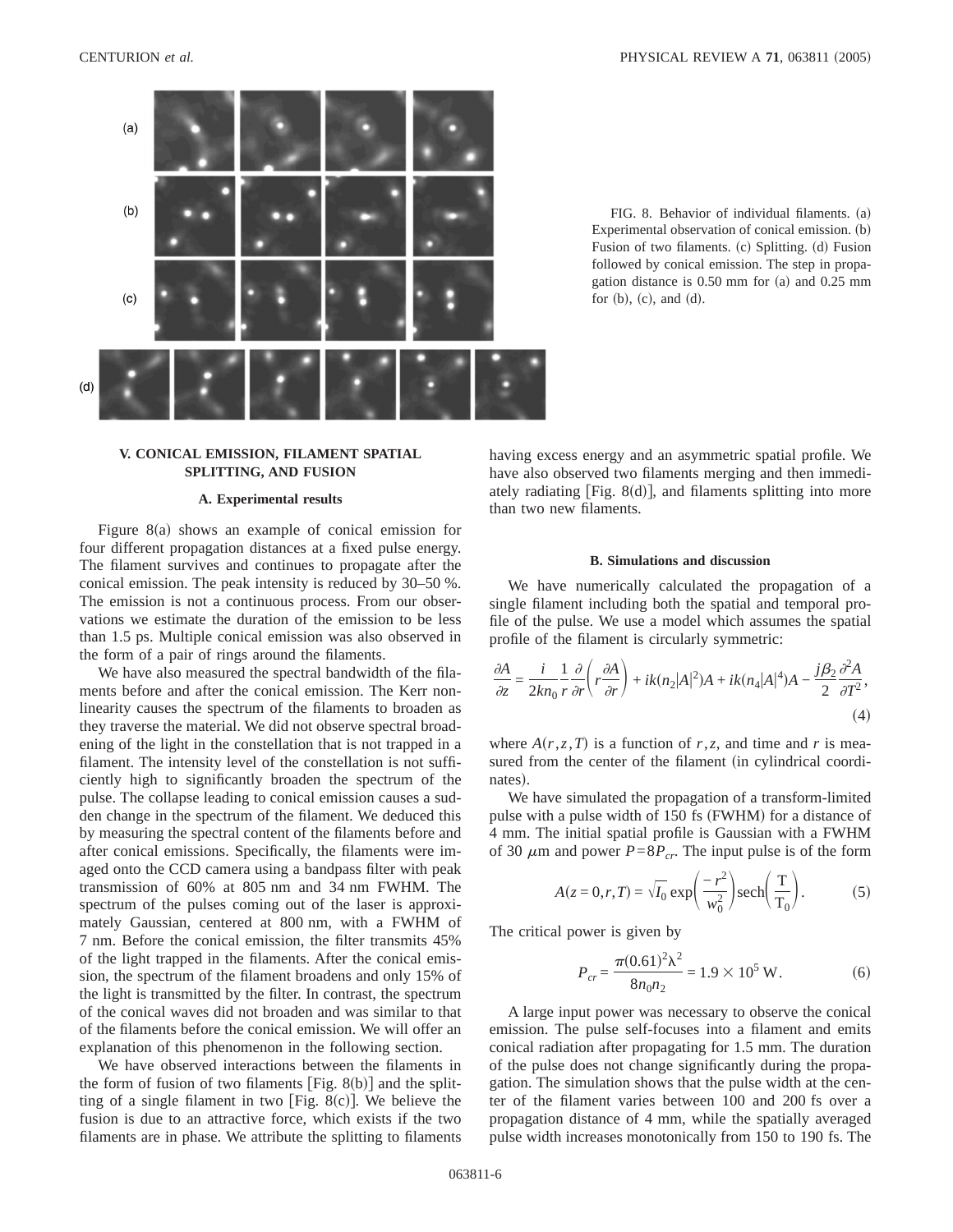![](_page_6_Figure_2.jpeg)

FIG. 9. Simulation for the propagation of a single filament over 10 mm. The intensity of the filament is plotted as a function of radius (vertical scale) and propagation distance (horizontal scale). The filament is observed to periodically re-focus.

spectrum of the pulse, however, is observed to broaden significantly. The spectral bandwidth of the filament (the central part of the beam) increases from 2 to 10 THz after 2 mm (right after the conical emission) and to 15 THz after propagating for a total distance of 4 mm. The spectral bandwitdth of the conical emission does not broaden and remains similar to the initial filament spectrum, in agreement with the experimental results obtained with the bandpass filter. The observed conical emission was, however, weaker than that observed experimentally. We believe this difference can be accounted for by the presence of the constellation and background light around the filaments. The fact that the temporal profile of the pulse does not change significantly allows us to study the conical emission in more detail ignoring spectral broadening and dispersion using the beam propagation model to numerically evaluate Eq.  $(3)$ .

Before the filaments reach a steady state, the focusing is stronger for the central (brighter) part of the filament. As the filament nears its minimum radius, the outer part of the light distribution cannot keep up with the focusing and starts to diffract. We believe this is the mechanism that generates the observed conical emission rather than modulation instability. This explanation is consistent with the observed spectral composition of the beam following a conical emission. The outer part of the beam was less intense since it was not tightly focused and the spectrum was not broadened.

We have also observed in our numerical simulations an increase in the strength of the conical emission in the presence of background light. When the filament is surrounded by a uniform light distribution, the conical emission is amplified and multiple rings can be observed. We attribute this to the filaments taking in energy from the background during the self-focusing stages. This increases the amount of energy in the tails of the filament spatial distribution, which is then released through the conical emission. If the filament contains enough energy multiple rings can be generated from different parts of the spatial profile.

Simulations for a single filament show a periodic refocusing (soliton breathing  $[38]$ ). We have numerically solved Eq.  $(3)$  to simulate the periodic focusing of a single filament  $(Fig. 9)$ . The input beam has a Gaussian spatial profile with a 64  $\mu$ m diameter and power equal to five times the critical power. Figure 9 shows the filament reaching a minimum size, defocusing, and then focusing again. We did not observe this breathing behavior experimentally. In order to explain this we carried out a simulation in which the filament is surrounded by a constellation. As the input to the simulation we used a uniform beam with an intensity of 3  $\times$  10<sup>10</sup> W/cm<sup>2</sup> and 3% random amplitude noise. The noise is added to induce the beam to break up into a constellation. A Gaussian peak with a diameter of  $64 \mu m$  and an intensity 10% higher than the background was added to induce the formation of a filament at the center. Figure 10 shows the output beam profile for propagation distances from 7.5 to 11 mm. A filament appears at the center after 8 mm [Fig.  $10(b)$ ] surrounded by a constellation. The filament then emits conical waves which interfere with the constellation to seed new filaments [Figs.  $10(c)$ – $10(e)$ ]. Finally the original filament fuses with one of the new filaments [Figs.  $10(d)-10(h)$ ]. In this case the periodic refocusing is not observed since the presence of the constellation breaks the symmetry. The breathing behavior can be thought of as a

![](_page_6_Figure_9.jpeg)

FIG. 10. Simulated filament propagation in the presence of a noisy background.  $(a)$ – $(c)$  The filament focuses and emits conical waves. (d) and (e) The conical waves seed the formation of new filaments on the constellation.  $(f)$ –  $(h)$  The original filament is attracted and fuses with a new filament. The propagation distance from (a) through  $(h)$  is from 7.5 to 11 mm in steps of 0.5 mm.